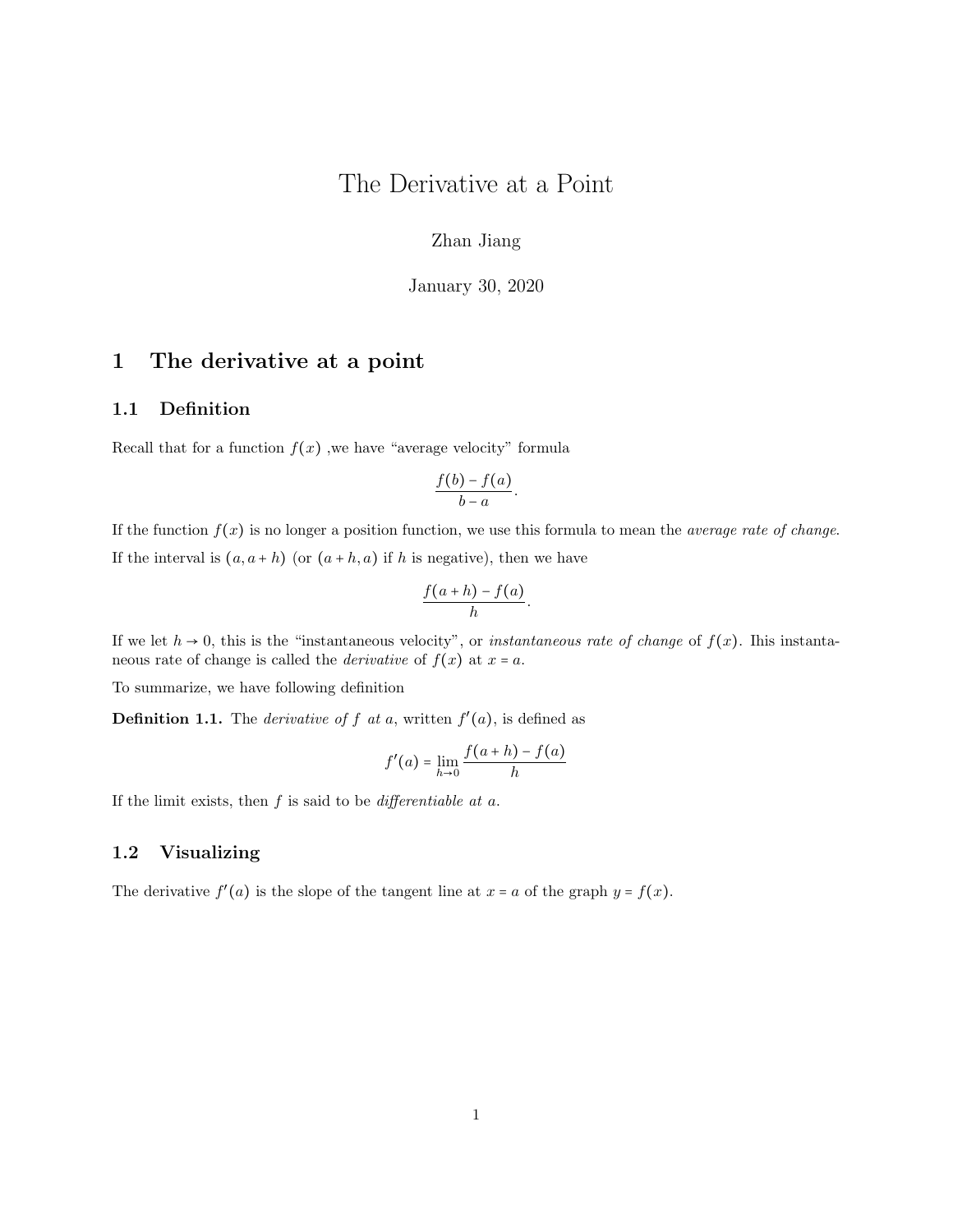

 $f'(a)$  = the slope of the curve at  $(a, f(a))$  = the slope of the tangent line to the curve at  $(a, f(a))$ .

1. Show how to represent the following on figure provided below



2. Below is a graph of  $f(x)$ . Match the derivatives in the table with the points  $a, b, c, d, e$ .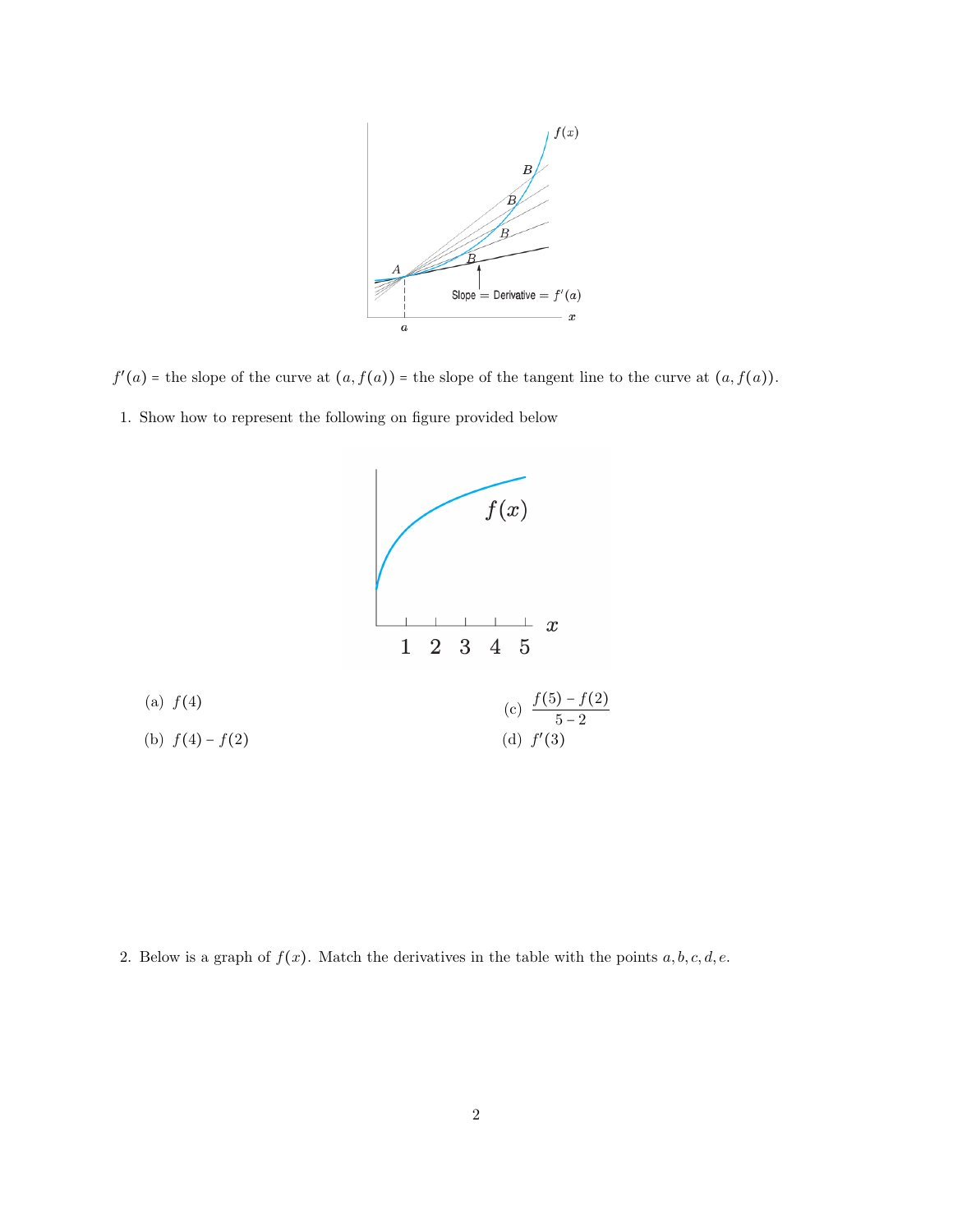

3. The function below has  $f(4) = 25$  and  $f'(4) = 1.5$ . Find the coordinates of the points A, B, C.

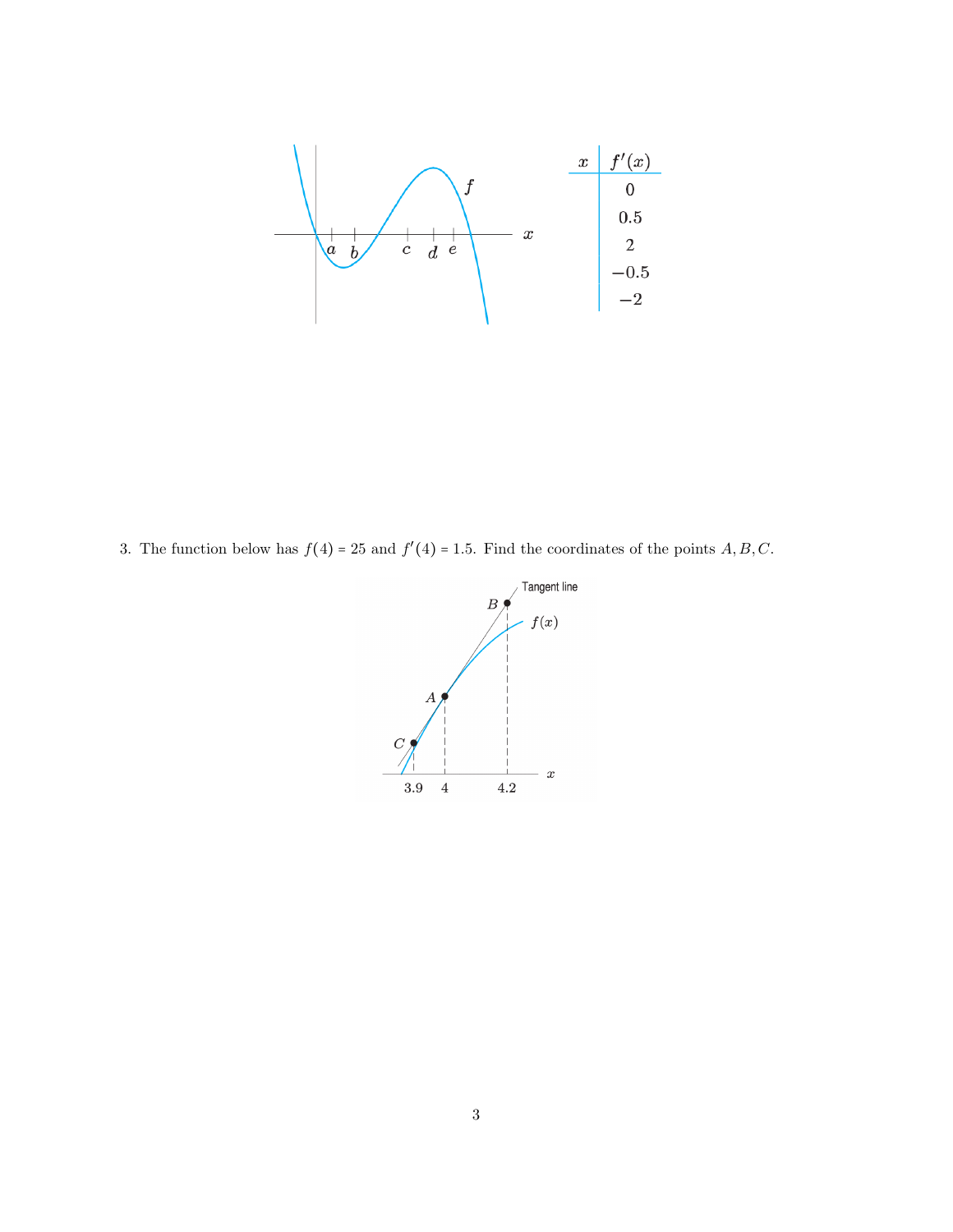# 2 Computing the derivative algebraically

Take  $f(x) = \frac{1}{x}$  at  $x = 1$  as an example:

$$
f'(x)|_{x=1} = \lim_{h \to 0} \frac{f(1+h) - f(1)}{h}
$$
  
= 
$$
\lim_{h \to 0} \frac{1/(1+h) - 1}{h}
$$
  
= 
$$
\lim_{h \to 0} \frac{1 - (1+h)}{h(1+h)}
$$
  
= 
$$
\lim_{h \to 0} \frac{-h'}{h(1+h)}
$$
  
= 
$$
\lim_{h \to 0} \frac{-1}{1+h}
$$
  
= -1

1. Find the derivative  $f'(1)$  for following functions

(a) 
$$
f(x) = \frac{1}{x+1}
$$
  
\n(b)  $f(x) = \frac{1}{x^2}$   
\n(c)  $f(x) = \sqrt{x}$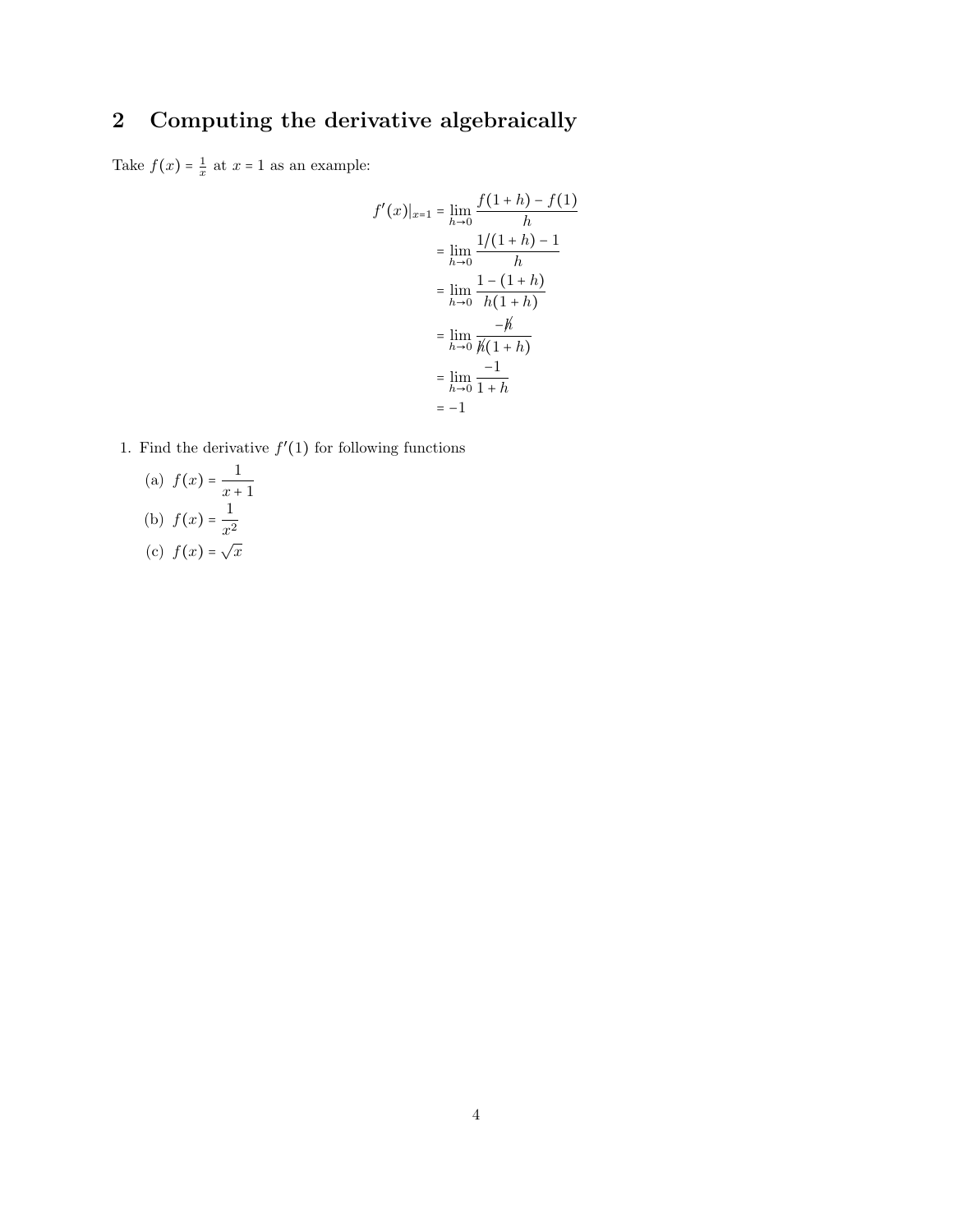- **4.** [9 points] Let  $P(v) = \begin{cases} v^2 \sin(\frac{1}{v}) & \text{if } v \leq v \end{cases}$  $\frac{1}{v}$ ) –  $v \sin(2)$  if  $v \neq 0$ 0 if  $v = 0$ .
	- a. [5 points]

Use the limit definition of the derivative to write down an explicit expression for  $P'(0)$ . Your answer should not include the letter P. Do not attempt to evaluate or simplify the limit.

 $P'(0) =$ 

**b.** [4 points] Use your answer to (a) to estimate  $P'(0)$  to the nearest hundredth. Be sure to include enough clear graphical or numerical evidence to justify your answer.

Answer:  $P'(0) \approx$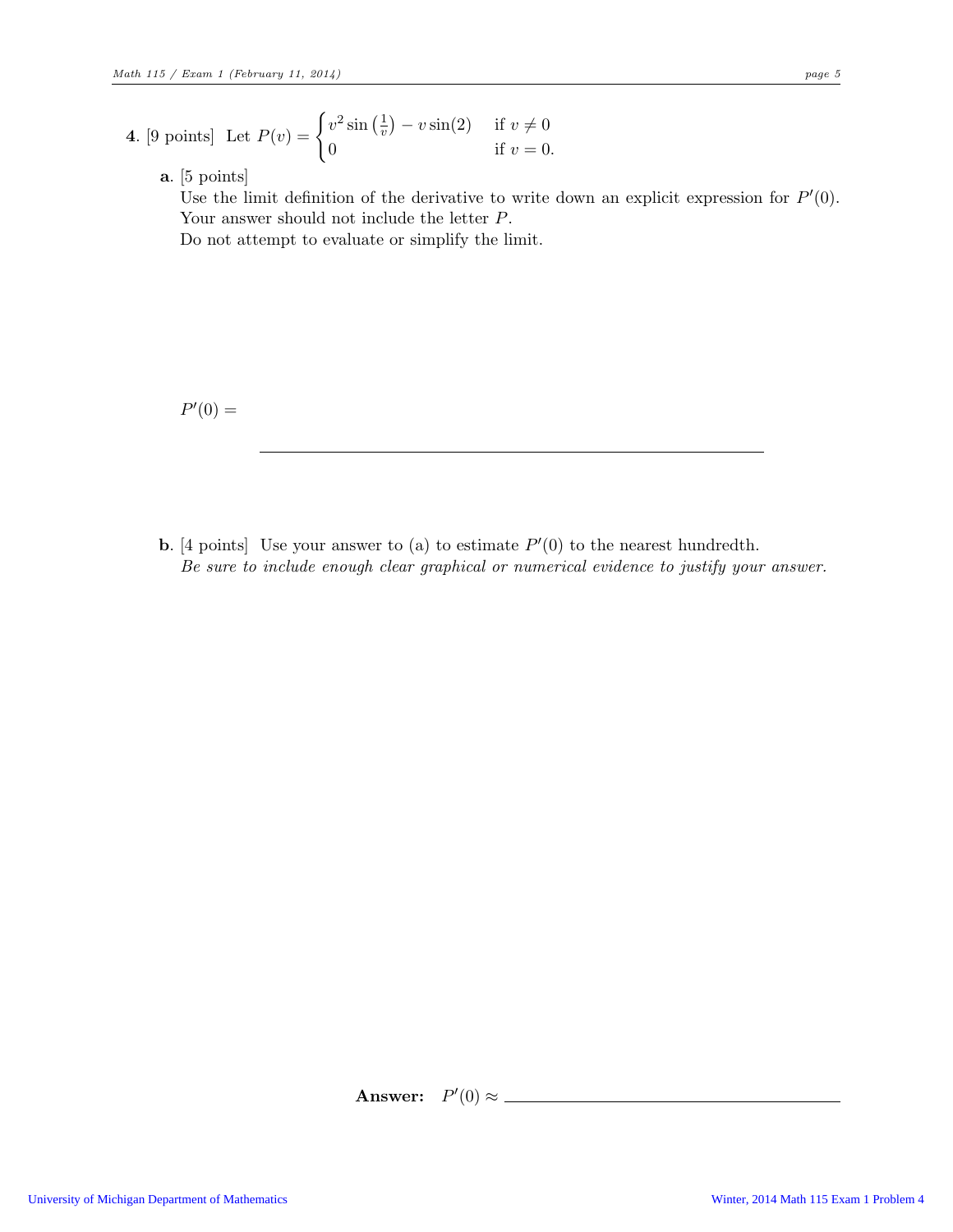

The graphs of the functions  $f(x)$  and  $g(x)$  are included here for your convenience.

g. [3 points] Find all the values of x with  $-5 < x < 4$  at which the function  $f(x)$  is not continuous.



i. [2 points] For which of the following values of x is  $f'(x) > 0$ ? Circle all that apply.

 $x = -5$   $x = -1$   $x = 1.5$   $x = e$  NONE OF THESE

2. [5 points] Let

$$
K(p) = (1 + \cos(p))^{1 + 2p}.
$$

Use the limit definition of the derivative to write an explicit expression for  $K'(4)$ . Your answer should not involve the letter  $K$ . Do not attempt to evaluate or simplify the limit. Please write your final answer in the answer box provided below.

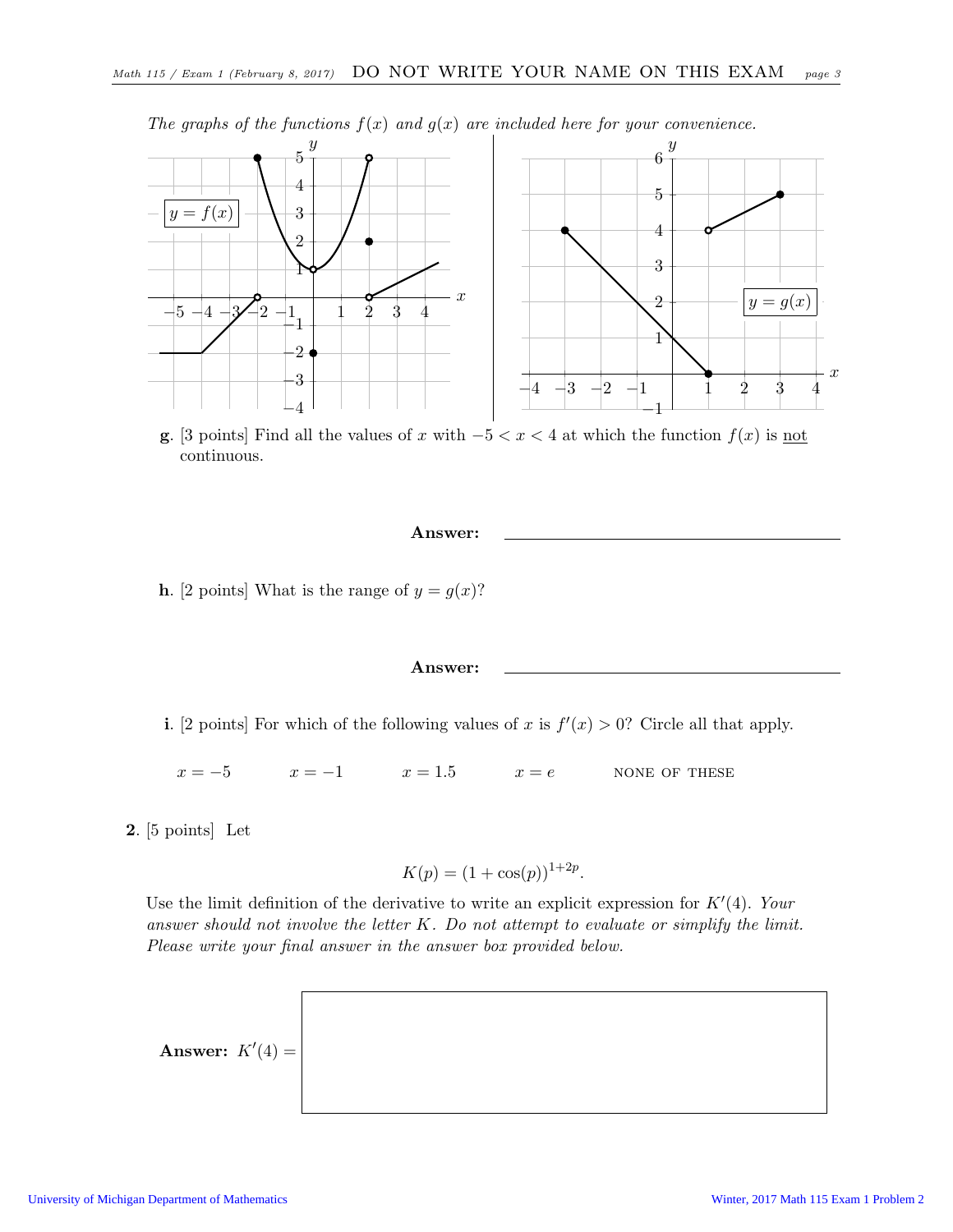$$
H(t) = 12 + 9\cos\left(\frac{\pi}{75}(t - 120)\right).
$$

Find the the smallest positive value of t at which Gabe's height above the ground is 10.5 inches. Clearly show each step of your algebraic work. Give your answer in exact form.

Answer:  $t = \_$ 

3. [5 points] Let

$$
B(k) = e^{-4k^2} \tan(k+3).
$$

Use the limit definition of the derivative to write an explicit expression for  $B'(5)$ . Your answer should not involve the letter B. Do not attempt to evaluate or simplify the limit. Please write your final answer in the answer box provided below.

Answer:  $B'(5) =$